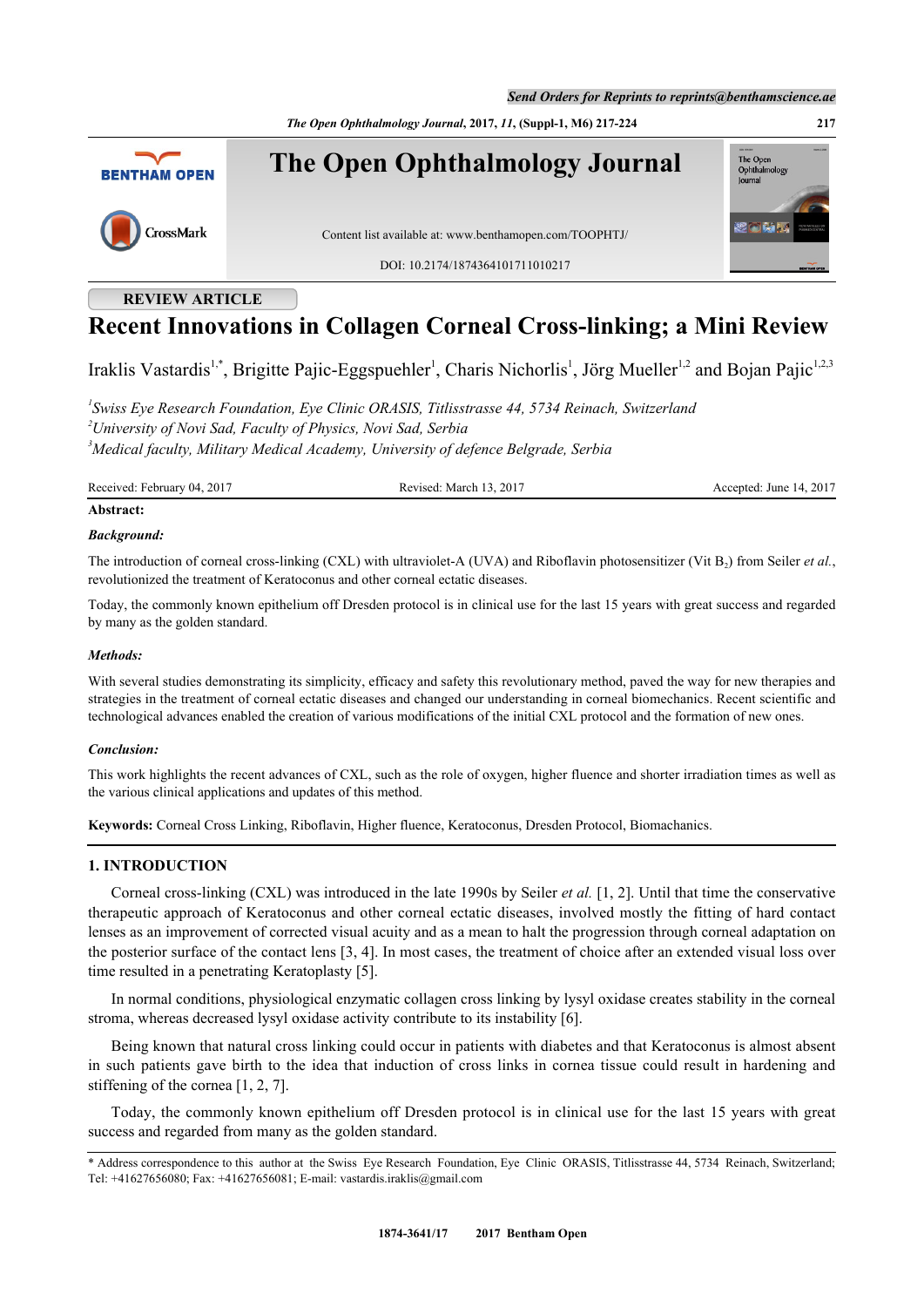# **2. DRESDEN PROTOCOL: CORNEAL CROSS LINKING, THE EPI-off METHOD**

In order to perform a cross linking reaction to the cornea according to the Dresden Protocol, we need a inducer or light emitting source, in this case UVA light, a photosensitizer, Riboflavin Vitamin  $B_2$  and as recently proposed, abundant oxygen [[2](#page-4-1), [8](#page-4-7), [9\]](#page-4-8). In the Dresden protocol described first by Wollensack *et al.* [[2\]](#page-4-1), the cornea is anesthetized then the epithelium is removed from 7 to 9 mm in diameter and the corneal stroma is saturated with Riboflavin for 30 minutes. After the first 30 minutes, the irradiation of the cornea for another 30 minutes begins with UVA light of 3  $mW/cm<sup>2</sup>$  for a total of UVA fluence of 5.4 J/cm<sup>2</sup>. During this time additional Riboflavin is instilled to the corneal stroma every 5 minutes.

The results in terms of efficacy and safety in treatment of Keratoconus and corneal ectatic diseases with the use of CXL are well known and documented [[1,](#page-4-0) [2](#page-4-1), [6](#page-4-5), [8](#page-4-7) - [17\]](#page-5-0). Regarding long term safety and efficacy O`Brart *et al.* showed improvements in Keratoconus parameters at five to seven years follow up and Raiskup *et al.* showed evidence of CXL being safe and effective in treating progressive Keratoconus by achieving long term stabilization in their ten years follow up results [[13,](#page-4-9) [14\]](#page-4-10).

However, while over 1000 papers on the standard Dresden Epi-off protocol nowadays exist, most of them are nonrandomized case series or retrospective studies. Recently, a number of randomized controlled trials have been conducted. Wittig-Silva *et al.* published their three years results of a prospective, randomized controlled trial of 94 eyes, 48 in the control group and 46 in the CXL treatment group and found a sustained improvement in topographic Keratoconus parameters and BCVA after CXL while the control group showed further progression [[15\]](#page-4-11).

A wide-ranging review by Sykakis *et al.* for the Cochrane Collaboration analyzed data from 219 eyes drawn from three randomized controlled trials of CXL and concluded that the evidence for the use of CXL in the management of Keratoconus is limited due to the lack of properly conducted randomized controlled trials [\[16\]](#page-5-1). Also a meta-analysis by Craig *et al.* included in their analysis only 49 out of 3400 papers found in the literature. They stated that 39/49 studies were graded as very low quality evidence. While statistically significant improvements were found in all efficacy outcomes at 12 months after CXL, they concluded that the remaining uncertainty is duration of benefit in order to establish the procedure's potential benefit in avoiding or delaying disease progression and possibly reducing the need for corneal transplantation [\[17](#page-5-0)].

#### **3. ADVANCES**

As we described above, the epithelium off CXL is in broader use in modern ophthalmology. Recent scientific and technological advances enabled the creation of various modifications of the initial epithelium off CXL protocol that seems to provide equal good results in terms of safety, efficacy and clinical application. This work describes the major innovations of the past decade. With the advance of science in various fields, the key ingredients like Riboflavin, fluence and treatment time were also upgraded and finally from many adopted.

The aim was to create same results of safety and efficacy in the clinical application of CXL in less time and with less patient discomfort.

#### **3.1. Riboflavin**

Riboflavin is a key component in the process of CXL. As described in the first studies of CXL, a 0,1% Riboflavin 5 phosphate with 20% of dextran T-500 solution was used [[2](#page-4-1), [6](#page-4-5), [11,](#page-4-12) [12](#page-4-13)]. Dextran creates a coating of Riboflavin on the ocular surface during the loading phase and acts as a protecting shield by absorbing a great deal of UVA light, reducing in this way the dose of UVA light in total but also the depth of the cross linking effect in the corneal stroma [[10](#page-4-14) - [12\]](#page-4-13). However, the oncotic effect of Dextran Riboflavin results in corneal thinning [\[18](#page-5-2)]. According to a study, the practice of closed eyelids during the saturation of the cornea with Riboflavin by removing the speculum in one group of patients and by not removing it in the second group showed a statistically significant difference in central corneal thickness (CCT) reduction between the 2 groups tested (P<.001), with a mean CCT decrease of 62  $\mu$ m $\pm$ 53 in Group A and 11  $\pm$ 35 μm in Group B. Six months after CXL, no statistically significant between-group difference was found in the visual acuity, refraction, keratometry, pachymetry, or endothelium [\[18,](#page-5-2) [19](#page-5-3)]. Furthermore new dextran free Riboflavin 5 phosphate solutions were also introduced recently targeting the oncotic effects [\[20](#page-5-4)]. The comparison between standard 20% Dextran Riboflavin and a new hydroxypropyl methylcellulose (HPMC) solution showed a 20% less corneal thinning favoring the new solution [\[20](#page-5-4)] and a 10% corneal swelling with the use of hypotonic saline solution [\[21\]](#page-5-5). Other studies showed also similar results with use of dextran free Riboflavin solution [[22](#page-5-6), [23](#page-5-7)]. Jain *et al.* monitored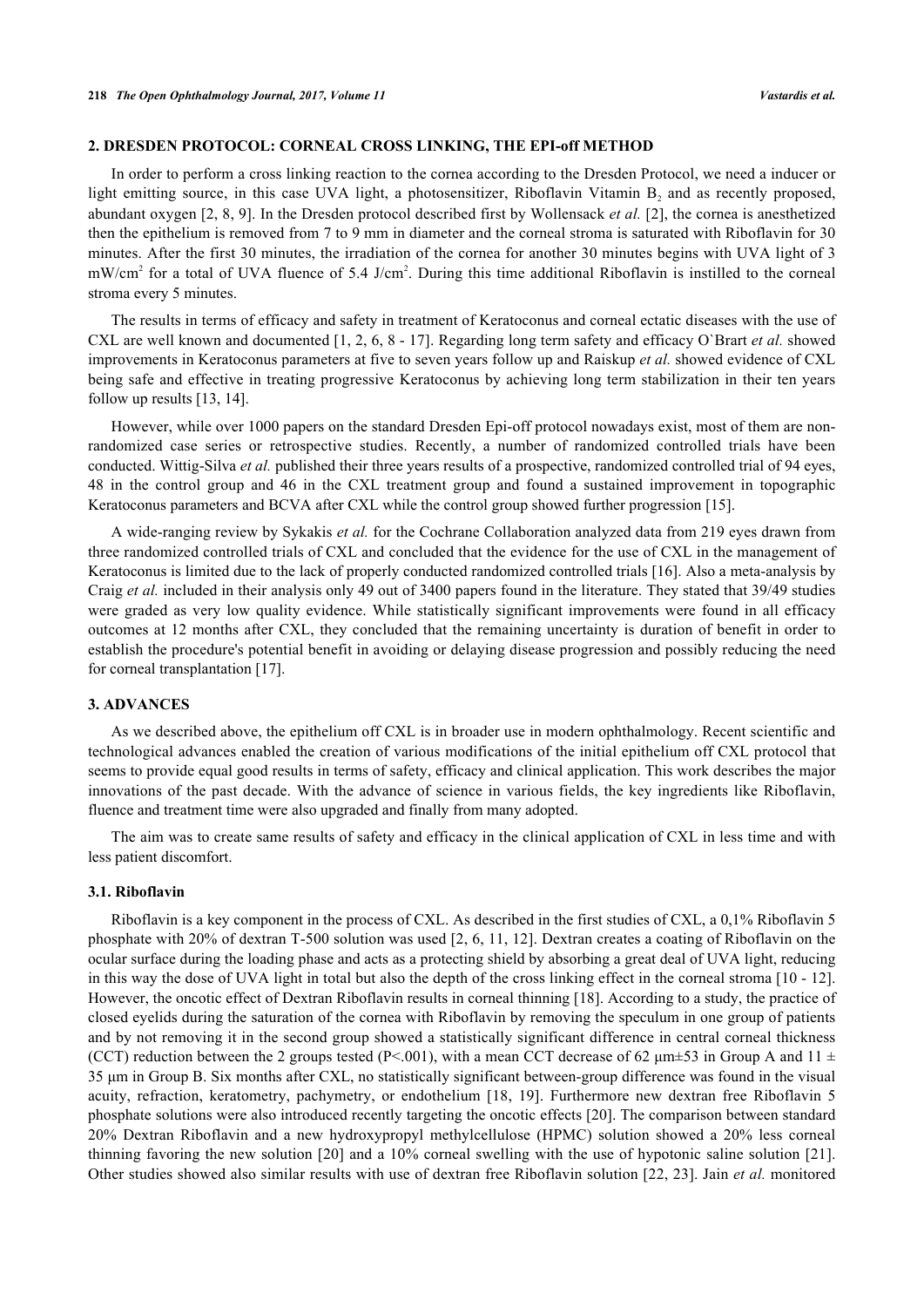corneal pachymetry changes during accelerated collagen cross-linking (CXL) for Keratoconus while using isotonic Riboflavin with HPMC and showed no significant decline in the corneal thickness [[23\]](#page-5-7).

The use of hypo-osmolar Riboflavin came to broad use in thin corneas after Hafezi *et al.* modified the standard treatment protocol by preoperatively swelling thin corneas to a stromal thickness of at least 400 micron using hypoosmolar Riboflavin solution. This treatment protocol was performed in a case series of 20 patients, and no complications were observed. Preoperative swelling of the cornea safely broadened the spectrum of CXL indications to thin corneas that would otherwise not be eligible for treatment with the "Epi-Off" protocol [[24,](#page-5-8) [25\]](#page-5-9).

# **4. TRANSEPITHELIAL CORNEAL CROSS LINKING, THE EPI-ON METHOD**

The transepithelial CXL or "Epi-on" CXL was introduced recently as a mean of improving comfort for the patient and safety of the procedure by minimizing infections when the epithelium barrier was left in place [[26](#page-5-10), [27\]](#page-5-11). Although this method seemed promising there have been mixed results regarding its efficacy and ability to deliver significant amount of Riboflavin in the corneal stroma [[28,](#page-5-12) [29\]](#page-5-13) resulting in some cases in progression of Keratokonus [\[30](#page-5-14), [31\]](#page-5-15). In order to facilitate better results various ways of improving the epithelium penetration of Riboflavin have been proposed. Various studies suggested that the use of benazalconium Chloride (BAC), ethylendiaminatetetraacetic acid (EDTA) and other chemical agents like tetracaine or pilocarpin could facilitate the diffusion and saturation of Riboflavin in the corneal stroma by loosening the epithelial junctions [\[26](#page-5-10), [27](#page-5-11), [32](#page-5-16), [33](#page-5-17)].

Raiskup *et al.* investigated the influence of osmolarity on the transepithelial permeability of Riboflavin solutions in a cross-linking procedure in 36 rabbit corneas using several Riboflavin 0.1% solutions that contained different NaCl and BAC concentrations. He concluded that the transepithelial Riboflavin solution should contain no dextran, but it should include 0.01% BAC and 0.44% NaCl to promote the permeability of Riboflavin through the epithelium, resulting in a sufficient concentration of Riboflavin in the corneal stroma [\[27](#page-5-11)]. Other proposed methods include direct introduction of Riboflavin in the corneal stroma through the pocket, needle or ring technique [[34](#page-5-18) - [36](#page-6-0)] and the iontophoresis method [\[37](#page-6-1), [38\]](#page-6-2). Iontophoresis is a non-invasive method that facilitates the penetration of molecules into tissue by using small amount of electric current [\[39](#page-6-3)] and has been in use in ophthalmology mostly for vitreoretinal diseases [\[40](#page-6-4)]. Studies have shown that transepithelial collagen cross-linking by iontophoresis might become an effective method for Riboflavin delivery in the corneal stroma, may reduce the duration of the procedure and be more comfortable for the patients. However further long-term studies are necessary to evaluate the efficacy and safety of this modified cross-linking method [[38\]](#page-6-2).

#### **5. ACCELERATED CORNEAL CROSS LINKING**

The UVA light plays a major role and is also a key component for performing CXL. Safety depends on wavelength, irradiance and time of irradiation. Riboflavin absorption peak is regarded most effective at 370 nm, but also was found that at this wavelength adequate protection to the surrounding ocular tissues is provided [[10](#page-4-14)]. In Dresden protocol maximum efficacy of tissue stiffening is provided using  $3 \text{ mW/cm}^2$  of energy for  $30$  minutes corresponding to fluence of 5.4 J/cm<sup>2</sup> [[2\]](#page-4-1).

The Bunsen-Roscoe law of reciprocity states that a photochemical effect should be similar as long as the total fluence remains constant [\[41](#page-6-5)]. Various attempts to accelerate the original protocol resulted in shorter times with higher fluence and the introduction of accelerated Cross Linking [\[42](#page-6-6) - [47](#page-6-7)]. Wernli *et al.* investigated the biomechanical strengthening of ex vivo corneal tissue treated with irradiances between 3 mW/cm<sup>2</sup> and 90 mW/cm<sup>2</sup> and illumination times from 30 minutes to 1 minute, respectively in a total of 100 porcine eyes and at a constant irradiation dose of 5.4 J/cm<sup>2</sup> but with different intensities and illumination times randomly assigned into 10 groups [\[42](#page-6-6)]. Results showed that the Bunsen-Roscoe reciprocity law is only valid for illumination intensities up to 40 to 50 mW/cm<sup>2</sup> and illumination times of more than 2 minutes, concluding that further experiments are necessary to validate these results for in vivo human corneal tissue [[42\]](#page-6-6).

Kanellopoulos evaluated the safety and efficacy of higher fluence cornea collagen cross linking CXL in twenty-one patients with bilateral keratoconus [\[43](#page-6-8)].

After randomization of CXL in one eye (group A) with 7 mw/cm<sup>2</sup> for 15 minutes and the other eye (group B) with standard 3 mw/cm<sup>2</sup> for 30 minutes resulted that there was no ectasia progression in any of the cases during the followup time studied and no change in the endothelial cell count. Mean follow-up was 46 months. Corneal optical coherence tomography (OCT) revealed diffused light scattering in anterior two-thirds of the cornea stroma, which was more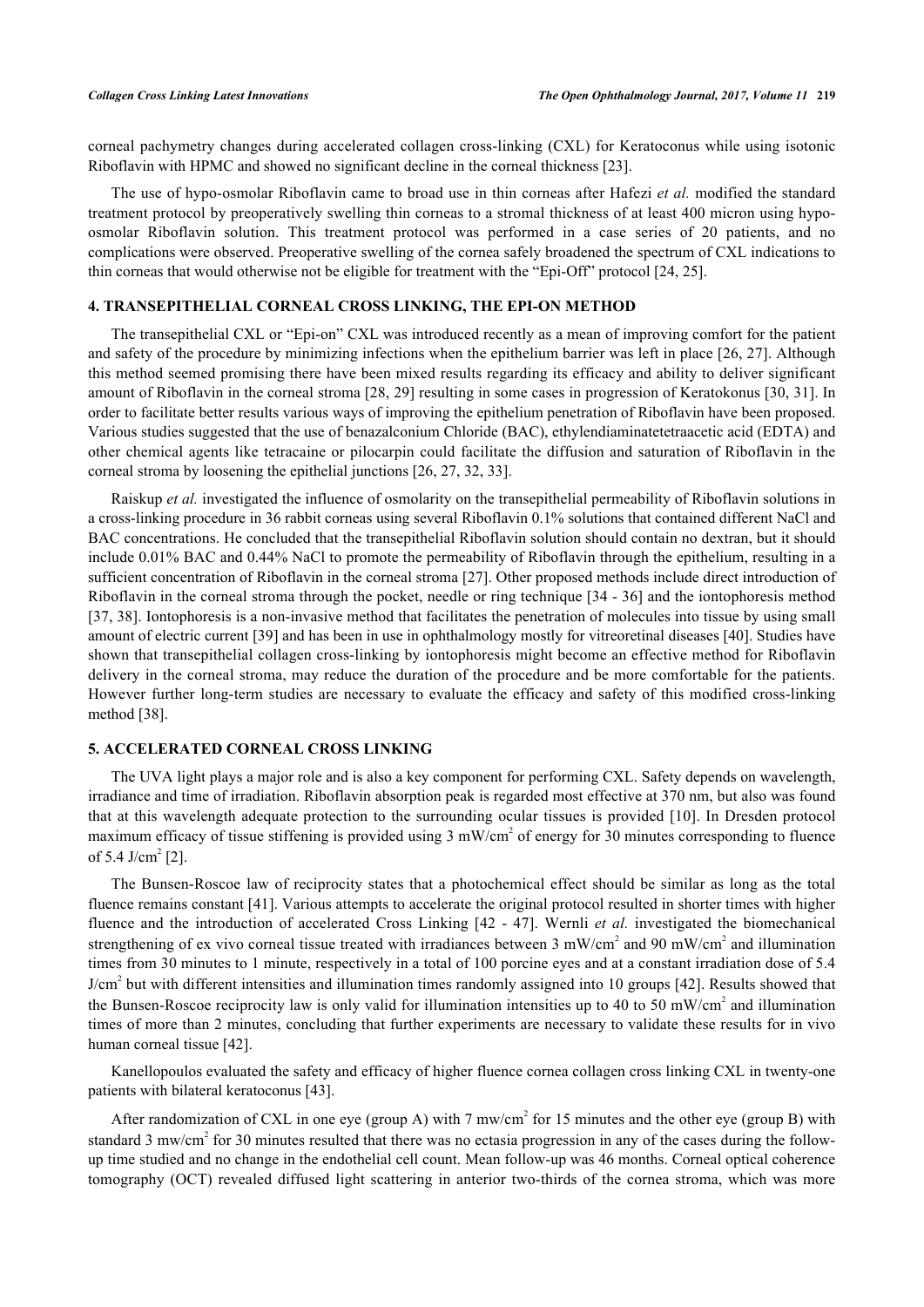intense and much broader in diameter in group A than in group B [[43](#page-6-8)]. Gatzioufas *et al.* investigated the effect of highfluence CXL in the management of progressive Keratoconus in a prospective cohort study [[44\]](#page-6-9).

CXL was performed as a standard epithelium-off procedure in seven eyes and 7 patients with progressive Keratoconus irradiating with high-fluence at  $18 \text{ mW/cm}^2$  for 5 minutes.

Endothelial cell density (ECD), speed of postoperative epithelial healing, maximal and average keratometric readings (Kmax and Kmean, respectively) of the anterior corneal surface, and corrected distance visual acuity (CDVA) were evaluated preoperatively and at 1 and 6 months after CXL. He concluded that no complications were observed postoperatively suggesting that although the preliminary results are not sufficient for a valid evaluation of the biomechanical effect and the overall safety profile of high-fluence CXL in vivo, they demonstrate that CXL at 18 mW/cm<sup>2</sup> for 5 minutes affects neither endothelial cell density nor the speed of epithelial healing, an indirect indicator of limbal stem cell function [[45](#page-6-10)]. Regarding the stem cell function Richoz *et al.* concluded that even when using fluence twice as high as the one used in current clinical CXL settings, circumferential UV-A irradiation of the corneal limbus does not alter the regenerative capacity of the limbal epithelial cells, and the expression pattern of the putative stem cell marker p63 remains unchanged suggesting that eccentric CXL may be performed safely in pellucidal marginal degeneration [[45](#page-6-10)]. The efficacy and safety of accelerated CXL is still under investigation [[46,](#page-6-11) [47](#page-6-7)] and also multicenter clinical trials are currently underway.

# **6. PULSED CORNEAL CROSS LINKING AND THE ROLE OF OXYGEN**

Oxygen plays a fundamental role in CXL reaction [[9\]](#page-4-8): Oxygen concentration in the cornea is modulated by UV-A irradiance and temperature and quickly decreased at the beginning of UV-A exposure. The time-dependence of both Type-I and Type-II photochemical mechanisms in corneal cross-linking with Riboflavin are still investigated and needs to be better understood [[48\]](#page-6-12) It is suggested that high oxygen availability potentially increases the overall efficacy of Riboflavin UV-A CXL [[9\]](#page-4-8). Hammer *et al.* investigated the biomechanical properties of four groups, 50 each, of porcine corneas at different CXL irradiances [\[49](#page-6-13)]. Three groups were exposed to Riboflavin 0.1% and UV-A irradiation of equal total energy 3 mW/cm<sup>2</sup> for 30 minutes, 9 mW/cm<sup>2</sup> for 10 minutes, and 18 mW/cm<sup>2</sup> for 5 minutes. Controls were exposed to Riboflavin 0.1% without irradiation. He concluded that the biomechanical effect of CXL decreased significantly when using high irradiance/short irradiation time settings and that intrastromal oxygen diffusion capacity and increased oxygen consumption is associated with higher irradiances that may be a limiting factor leading to reduced treatment efficiency [\[49](#page-6-13)]. Herekar *et al.* first proposed the use of pulsed illumination to increase oxygen concentration during CXL by allowing diffusion of oxygen during pauses [[50\]](#page-6-14). Mazzota *et al.* [\[51](#page-6-15)] compared functional results in two cohorts of patients undergoing epithelium-off pulsed (pl-ACXL) and continuous light accelerated corneal collagen crosslinking (cl-ACXL) with dextran-free Riboflavin solution and high-fluence ultraviolet A irradiation. One year after cl-ACXL and pl-ACXL demonstrated Keratoconus stability in both groups. Functional outcomes were found to be better in epithelium-off pulsed light accelerated treatment together with showing a deeper stromal penetration. No endothelial damage was recorded during the follow-up in both groups. This study confirmed that oxygen represents the main driver of collagen crosslinking reaction [\[51](#page-6-15)].

Pulsed light treatment optimized intraoperative oxygen availability thus improving postoperative functional outcomes compared with continuous light treatment. The high oxygen rate in the "epi-off" method could result in more radicals that facilitate cross linking in regard with equivalent dose of continuous UVA [\[51\]](#page-6-15). Further comparison studies between pl-ACXL and cl-ACXL in vivo with aid of confocal microscopy and corneal OCT showed epithelial stratification and nerves regeneration improvement in time, being complete at month 6 in both groups without endothelial damage and allowed a precise qualitative analysis of the cornea after epithelium-off PL-ACXL and CL-ACXL treatments [[52\]](#page-6-16).

Pulsed CXL seems to be effective in both stiffening the cornea and halting the progression of Keratoconus by increasing the efficiency of high fluence CXL. However more studies needs to surface in order to estimate the irradiance to efficiency ratio in this application of CXL.

#### **CONCLUSION**

The primary goal of corneal collagen cross linking at the time that was incepted and later introduced in ophthalmology was to halt the progression of Keratoconus and of other corneal ectatic diseases. With the advent of new technology and after of more than 10 years of original clinical research, this versatile method, stretched the boundaries in the biomechanical tissue alteration field and extended its clinical application in clinical ophthalmology even more.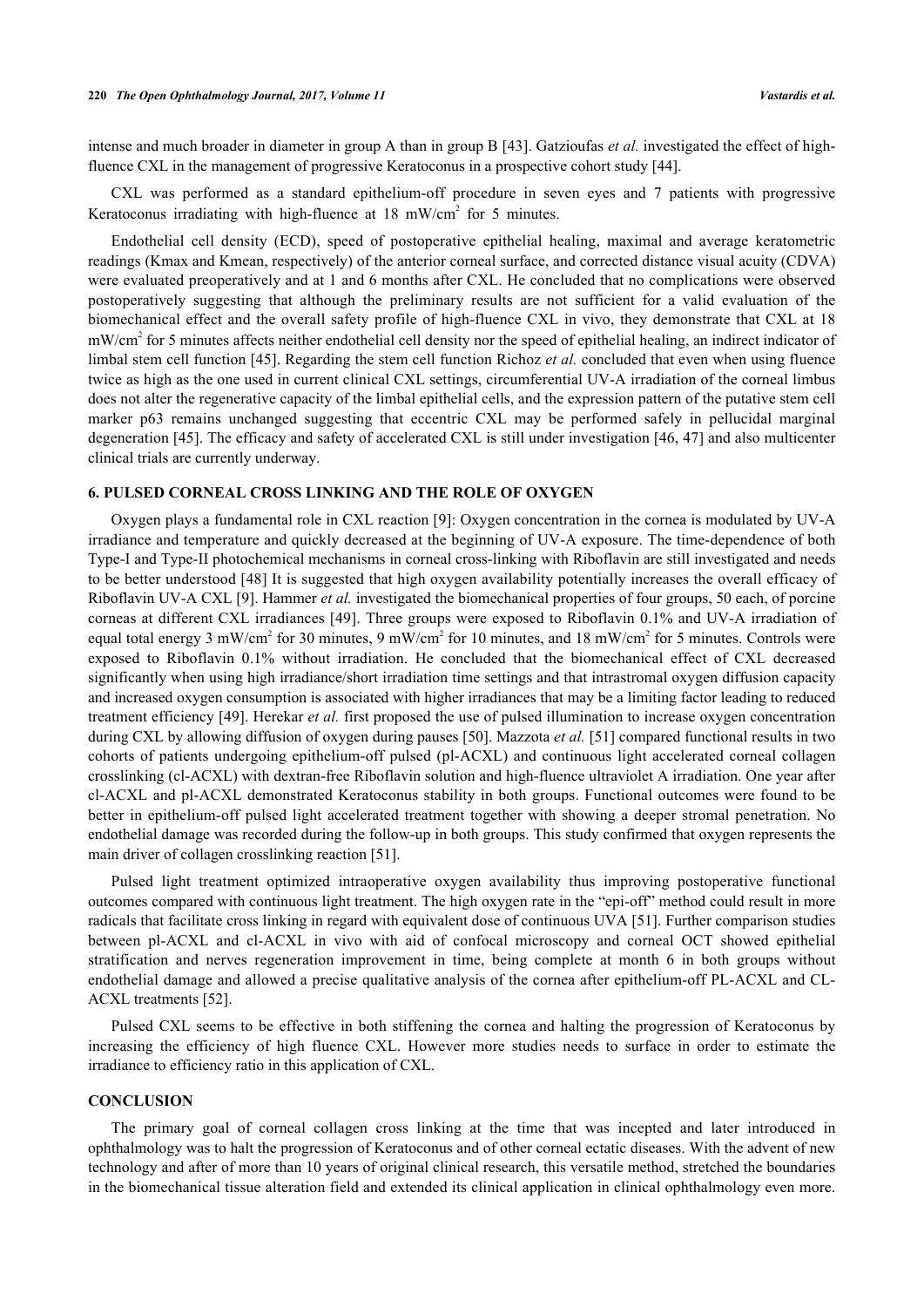Nowadays apart from the improvement of the original method with the introduction of new Riboflavin solutions, higher fluence and shorter treatment times, broader use is still discovered in the field of refractive surgery with the advent of Athens [[53,](#page-6-17) [54\]](#page-6-18) and Cretan protocol [\[55,](#page-6-19) [56](#page-6-20)] but also with its application for the treatment of infectious Keratitis and other corneal diseases [\[57](#page-7-0) - [59\]](#page-7-1).

Corneal cross linking with new indications and treatment protocols on the way clearly remains still a highly versatile and fascinating method.

## **CONSENT FOR PUBLICATION**

Not applicable.

# **CONFLICT OF INTEREST**

The authors (editor) declare no conflict of interest, financial or otherwise.

### **ACKNOWLEDGEMENTS**

Declared none.

# **REFERENCES**

- <span id="page-4-0"></span>[1] Spoerl E, Huhle M, Seiler T. Induction of cross-links in corneal tissue. Exp Eye Res 1998; 66(1): 97-103. [\[http://dx.doi.org/10.1006/exer.1997.0410\]](http://dx.doi.org/10.1006/exer.1997.0410) [PMID: [9533835](http://www.ncbi.nlm.nih.gov/pubmed/9533835)]
- <span id="page-4-1"></span>[2] Wollensak G, Spoerl E, Seiler T. Riboflavin/ultraviolet-a-induced collagen crosslinking for the treatment of keratoconus. Am J Ophthalmol 2003; 135(5): 620-7.
- [\[http://dx.doi.org/10.1016/S0002-9394\(02\)02220-1\]](http://dx.doi.org/10.1016/S0002-9394(02)02220-1) [PMID: [12719068](http://www.ncbi.nlm.nih.gov/pubmed/12719068)]
- <span id="page-4-2"></span>[3] Roth HW. Deformation of the central corneal surface following use of hard and soft contact lenses. Fortschr Ophthalmol 1989; 86(3): 185-8. [PMID: [2759528\]](http://www.ncbi.nlm.nih.gov/pubmed/2759528)
- <span id="page-4-3"></span>[4] Massin M, Denis-Morère A, Ninine G. Keratoconus and contact lenses (author's transl). Klin Monatsbl Augenheilkd 1976; 168(1): 24-32. [PMID: [979030\]](http://www.ncbi.nlm.nih.gov/pubmed/979030)
- <span id="page-4-4"></span>[5] Rabinowitz YS. Keratoconus. Surv Ophthalmol 1998; 42(4): 297-319. [\[http://dx.doi.org/10.1016/S0039-6257\(97\)00119-7\]](http://dx.doi.org/10.1016/S0039-6257(97)00119-7) [PMID: [9493273](http://www.ncbi.nlm.nih.gov/pubmed/9493273)]
- <span id="page-4-5"></span>[6] Raiskup F, Spoerl E. Corneal crosslinking with riboflavin and ultraviolet A. I. Principles. Ocul Surf 2013; 11(2): 65-74. [\[http://dx.doi.org/10.1016/j.jtos.2013.01.002\]](http://dx.doi.org/10.1016/j.jtos.2013.01.002) [PMID: [23583042](http://www.ncbi.nlm.nih.gov/pubmed/23583042)]
- <span id="page-4-6"></span>[7] Seiler T, Huhle S, Spoerl E, Kunath H. Manifest diabetes and keratoconus: a retrospective case-control study. Graefes Arch Clin Exp Ophthalmol 2000; 238(10): 822-5. [\[http://dx.doi.org/10.1007/s004179900111\]](http://dx.doi.org/10.1007/s004179900111) [PMID: [11127568](http://www.ncbi.nlm.nih.gov/pubmed/11127568)]
- <span id="page-4-7"></span>[8] Richoz O, Hammer A, Tabibian D, Gatzioufas Z, Hafezi F. The Biomechanical effect of corneal collagen cross-linking (CXL) with riboflavin and UV-A is oxygen dependent. Transl Vis Sci Technol 2013; 2(7): 6. [\[http://dx.doi.org/10.1167/tvst.2.7.6](http://dx.doi.org/10.1167/tvst.2.7.6)] [PMID: [24349884\]](http://www.ncbi.nlm.nih.gov/pubmed/24349884)
- <span id="page-4-8"></span>[9] Kling S, Richoz O, Hammer A, *et al.* Increased biomechanical efficacy of corneal cross-linking in thin corneas due to higher oxygen availability. J Refract Surg 2015; 31(12): 840-6. [\[http://dx.doi.org/10.3928/1081597X-20151111-08\]](http://dx.doi.org/10.3928/1081597X-20151111-08) [PMID: [26653730](http://www.ncbi.nlm.nih.gov/pubmed/26653730)]
- <span id="page-4-14"></span>[10] Spoerl E, Mrochen M, Sliney D, Trokel S, Seiler T. Safety of UVA-riboflavin cross-linking of the cornea. Cornea 2007; 26(4): 385-9. [\[http://dx.doi.org/10.1097/ICO.0b013e3180334f78\]](http://dx.doi.org/10.1097/ICO.0b013e3180334f78) [PMID: [17457183](http://www.ncbi.nlm.nih.gov/pubmed/17457183)]
- <span id="page-4-12"></span>[11] Caporossi A, Mazzotta C, Baiocchi S, Caporossi T. Long-term results of riboflavin ultraviolet a corneal collagen cross-linking for keratoconus in Italy: the Siena eye cross study. Am J Ophthalmol 2010; 149(4): 585-93. [\[http://dx.doi.org/10.1016/j.ajo.2009.10.021\]](http://dx.doi.org/10.1016/j.ajo.2009.10.021) [PMID: [20138607](http://www.ncbi.nlm.nih.gov/pubmed/20138607)]
- <span id="page-4-13"></span>[12] Raiskup-Wolf F, Hoyer A, Spoerl E, Pillunat LE. Collagen crosslinking with riboflavin and ultraviolet-A light in keratoconus: long-term results. J Cataract Refract Surg 2008; 34(5): 796-801. [\[http://dx.doi.org/10.1016/j.jcrs.2007.12.039\]](http://dx.doi.org/10.1016/j.jcrs.2007.12.039) [PMID: [18471635](http://www.ncbi.nlm.nih.gov/pubmed/18471635)]
- <span id="page-4-9"></span>[13] Raiskup F, Theuring A, Pillunat LE, Spoerl E. Corneal collagen crosslinking with riboflavin and ultraviolet-A light in progressive keratoconus: ten-year results. J Cataract Refract Surg 2015; 41(1): 41-6. [PMID: [25532633\]](http://www.ncbi.nlm.nih.gov/pubmed/25532633)
- <span id="page-4-10"></span>[14] O'Brart DP, Patel P, Lascaratos G, *et al.* Corneal cross-linking to halt the progression of keratoconus and corneal ectasia: even-Year followup. Am J Ophthalmol 2015; 160(6): 1154-63. [\[http://dx.doi.org/10.1016/j.ajo.2015.08.023\]](http://dx.doi.org/10.1016/j.ajo.2015.08.023) [PMID: [26307513](http://www.ncbi.nlm.nih.gov/pubmed/26307513)]
- <span id="page-4-11"></span>[15] Wittig-Silva C, Chan E, Islam FM, Wu T, Whiting M, Snibson GR. A randomized, controlled trial of corneal collagen cross-linking in progressive keratoconus: three-year results. Ophthalmology 2014; 121(4): 812-21.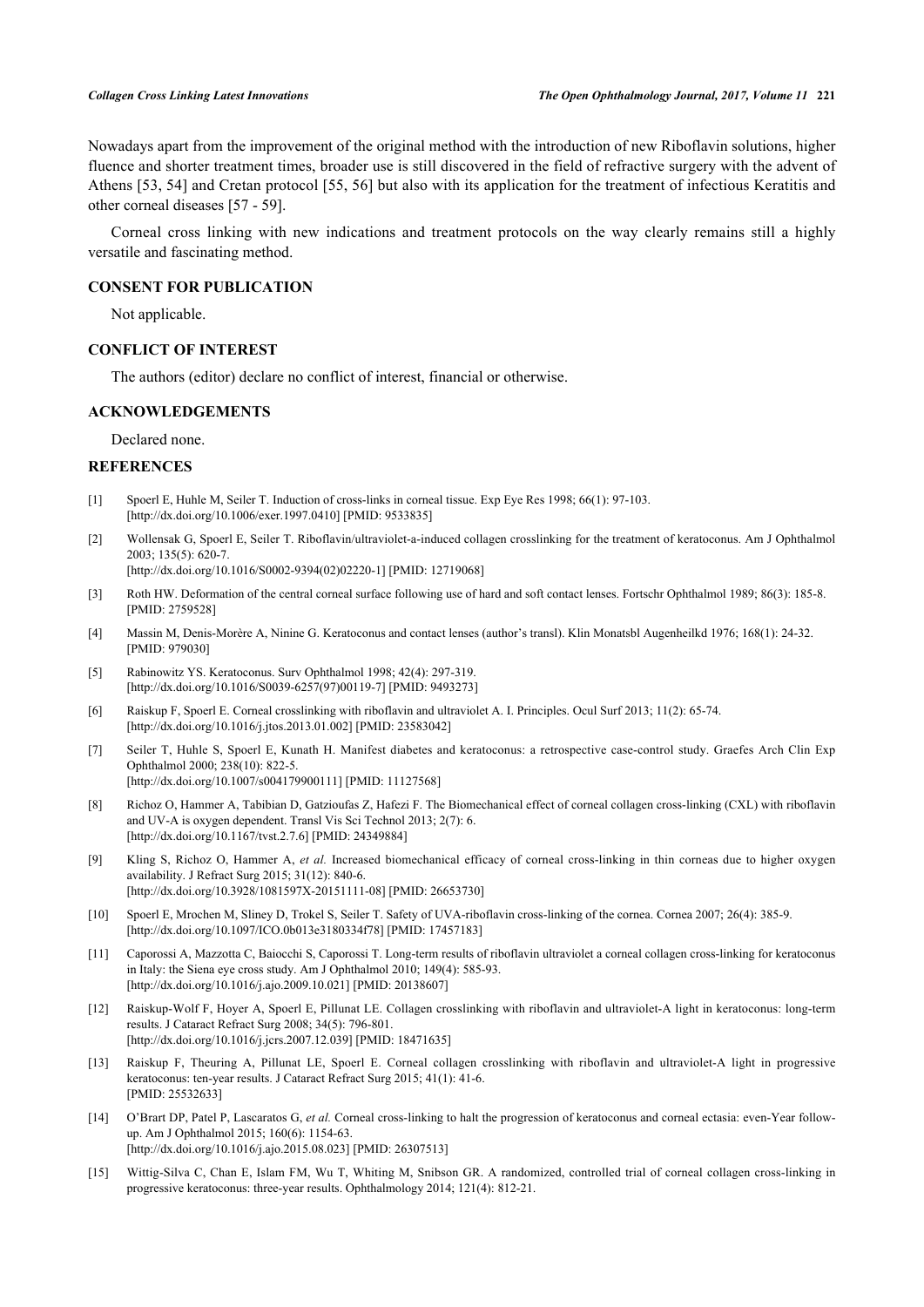[\[http://dx.doi.org/10.1016/j.ophtha.2013.10.028\]](http://dx.doi.org/10.1016/j.ophtha.2013.10.028) [PMID: [24393351](http://www.ncbi.nlm.nih.gov/pubmed/24393351)]

<span id="page-5-1"></span>[16] Sykakis E, Karim R, Evans JR, *et al.* Corneal collagen cross-linking for treating keratoconus. Cochrane Database Syst Rev 2015; 3(3): CD010621.

[\[http://dx.doi.org/10.1002/14651858.CD010621.pub2\]](http://dx.doi.org/10.1002/14651858.CD010621.pub2) [PMID: [25803325](http://www.ncbi.nlm.nih.gov/pubmed/25803325)]

- <span id="page-5-0"></span>[17] Craig JA, Mahon J, Yellowlees A, *et al.* Epithelium-off photochemical corneal collagen cross-linkage using riboflavin and ultraviolet a for keratoconus and keratectasia: a systematic review and meta-analysis. Ocul Surf 2014; 12(3): 202-14. [\[http://dx.doi.org/10.1016/j.jtos.2014.05.002\]](http://dx.doi.org/10.1016/j.jtos.2014.05.002) [PMID: [24999102](http://www.ncbi.nlm.nih.gov/pubmed/24999102)]
- <span id="page-5-2"></span>[18] Schmidinger G, Pachala M, Prager F. Pachymetry changes during corneal crosslinking: effect of closed eyelids and hypotonic riboflavin solution. J Cataract Refract Surg 2013; 39(8): 1179-83. [\[http://dx.doi.org/10.1016/j.jcrs.2013.03.021\]](http://dx.doi.org/10.1016/j.jcrs.2013.03.021) [PMID: [23796621](http://www.ncbi.nlm.nih.gov/pubmed/23796621)]
- <span id="page-5-3"></span>[19] Soeters N, van Bussel E, van der Valk R, Van der Lelij A, Tahzib NG. Effect of the eyelid speculum on pachymetry during corneal collagen crosslinking in keratoconus patients. J Cataract Refract Surg 2014; 40(4): 575-81. [\[http://dx.doi.org/10.1016/j.jcrs.2013.08.060\]](http://dx.doi.org/10.1016/j.jcrs.2013.08.060) [PMID: [24568723](http://www.ncbi.nlm.nih.gov/pubmed/24568723)]
- <span id="page-5-4"></span>[20] Mazzotta C, Baiocchi S, Caporossi T, *et al.* Riboflavin 0.1% (VibeX) for the treatment of keratoconus. Expert Opin Orphan Drugs 2013; 1: 235-40. [\[http://dx.doi.org/10.1517/21678707.2013.765799\]](http://dx.doi.org/10.1517/21678707.2013.765799)
- <span id="page-5-5"></span>[21] Sherr E, Kamaev P, Rood-Ojalvo S, Friedman M, Muller D. Impact of Riboflavin Formulations on Corneal Hydration Invest Ophthalmol Vis Sci 2013; 54: E-Abstract 5274.
- <span id="page-5-6"></span>[22] Cınar Y, Cingü AK, Türkcü FM, *et al.* Comparison of accelerated and conventional corneal collagen cross-linking for progressive keratoconus. Cutan Ocul Toxicol 2014; 33(3): 218-22. [\[http://dx.doi.org/10.3109/15569527.2013.834497\]](http://dx.doi.org/10.3109/15569527.2013.834497) [PMID: [24147938](http://www.ncbi.nlm.nih.gov/pubmed/24147938)]
- <span id="page-5-7"></span>[23] Jain V, Gazali Z, Bidayi R. Isotonic riboflavin and HPMC with accelerated cross-linking protocol. Cornea 2014; 33(9): 910-3. [\[http://dx.doi.org/10.1097/ICO.0000000000000188\]](http://dx.doi.org/10.1097/ICO.0000000000000188) [PMID: [25014154](http://www.ncbi.nlm.nih.gov/pubmed/25014154)]
- <span id="page-5-8"></span>[24] Hafezi F, Mrochen M, Iseli HP, Seiler T. Collagen crosslinking with ultraviolet-A and hypoosmolar riboflavin solution in thin corneas. J Cataract Refract Surg 2009; 35(4): 621-4. [\[http://dx.doi.org/10.1016/j.jcrs.2008.10.060\]](http://dx.doi.org/10.1016/j.jcrs.2008.10.060) [PMID: [19304080](http://www.ncbi.nlm.nih.gov/pubmed/19304080)]
- <span id="page-5-9"></span>[25] Raiskup F, Spoerl E. Corneal cross-linking with hypo-osmolar riboflavin solution in thin keratoconic corneas. Am J Ophthalmol 2011; 152(1): 28-32.e1.
- [\[http://dx.doi.org/10.1016/j.ajo.2011.01.016\]](http://dx.doi.org/10.1016/j.ajo.2011.01.016) [PMID: [21529763](http://www.ncbi.nlm.nih.gov/pubmed/21529763)]
- <span id="page-5-10"></span>[26] Koppen C, Wouters K, Mathysen D, Rozema J, Tassignon MJ. Refractive and topographic results of benzalkonium chloride-assisted transepithelial crosslinking. J Cataract Refract Surg 2012; 38(6): 1000-5. [\[http://dx.doi.org/10.1016/j.jcrs.2012.01.024\]](http://dx.doi.org/10.1016/j.jcrs.2012.01.024) [PMID: [22624899](http://www.ncbi.nlm.nih.gov/pubmed/22624899)]
- <span id="page-5-11"></span>[27] Raiskup F, Pinelli R, Spoerl E. Riboflavin osmolar modification for transepithelial corneal cross-linking. Curr Eye Res 2012; 37(3): 234-8. [\[http://dx.doi.org/10.3109/02713683.2011.637656\]](http://dx.doi.org/10.3109/02713683.2011.637656) [PMID: [22335811](http://www.ncbi.nlm.nih.gov/pubmed/22335811)]
- <span id="page-5-12"></span>[28] Raiskup F, Veliká V, Veselá M, Spörl E. Cross-Linking in Keratoconus: "Epi-off" or "Epi-on"?. Klin Monatsbl Augenheilkd 2015; 232(12): 1392-6. [\[http://dx.doi.org/10.1055/s-0035-1546155](http://dx.doi.org/10.1055/s-0035-1546155)] [PMID: [26678902\]](http://www.ncbi.nlm.nih.gov/pubmed/26678902)
- <span id="page-5-13"></span>[29] Lesniak SP, Hersh PS. Transepithelial corneal collagen crosslinking for keratoconus: six-month results. J Cataract Refract Surg 2014; 40(12): 1971-9. [\[http://dx.doi.org/10.1016/j.jcrs.2014.03.026\]](http://dx.doi.org/10.1016/j.jcrs.2014.03.026) [PMID: [25465683](http://www.ncbi.nlm.nih.gov/pubmed/25465683)]
- <span id="page-5-14"></span>[30] Soeters N, Wisse RP, Godefrooij DA, Imhof SM, Tahzib NG. Transepithelial versus epithelium-off corneal cross-linking for the treatment of progressive keratoconus: a randomized controlled trial. Am J Ophthalmol 2015; 159(5): 821-8.e3. [\[http://dx.doi.org/10.1016/j.ajo.2015.02.005\]](http://dx.doi.org/10.1016/j.ajo.2015.02.005) [PMID: [25703475](http://www.ncbi.nlm.nih.gov/pubmed/25703475)]
- <span id="page-5-15"></span>[31] Kocak I, Aydin A, Kaya F, Koc H. Comparison of transepithelial corneal collagen crosslinking with epithelium-off crosslinking in progressive keratoconus. J Fr Ophtalmol 2014; 37(5): 371-6. [\[http://dx.doi.org/10.1016/j.jfo.2013.11.012\]](http://dx.doi.org/10.1016/j.jfo.2013.11.012) [PMID: [24679451](http://www.ncbi.nlm.nih.gov/pubmed/24679451)]
- <span id="page-5-16"></span>[32] Filippello M, Stagni E, O'Brart D. Transepithelial corneal collagen crosslinking: bilateral study. J Cataract Refract Surg 2012; 38(2): 283-91. [\[http://dx.doi.org/10.1016/j.jcrs.2011.08.030\]](http://dx.doi.org/10.1016/j.jcrs.2011.08.030) [PMID: [22104644](http://www.ncbi.nlm.nih.gov/pubmed/22104644)]
- <span id="page-5-17"></span>[33] Wollensak G, Iomdina E. Biomechanical and histological changes after corneal crosslinking with and without epithelial debridement. J Cataract Refract Surg 2009; 35(3): 540-6. [\[http://dx.doi.org/10.1016/j.jcrs.2008.11.036\]](http://dx.doi.org/10.1016/j.jcrs.2008.11.036) [PMID: [19251149](http://www.ncbi.nlm.nih.gov/pubmed/19251149)]
- <span id="page-5-18"></span>[34] Daxer A, Mahmoud HA, Venkateswaran RS. Corneal crosslinking and visual rehabilitation in keratoconus in one session without epithelial debridement: new technique. Cornea 2010; 29(10): 1176-9. [\[http://dx.doi.org/10.1097/ICO.0b013e3181d2c644\]](http://dx.doi.org/10.1097/ICO.0b013e3181d2c644) [PMID: [20577084](http://www.ncbi.nlm.nih.gov/pubmed/20577084)]
- [35] Coskunseven E, Jankov MR II, Hafezi F, Atun S, Arslan E, Kymionis GD. Effect of treatment sequence in combined intrastromal corneal rings and corneal collagen crosslinking for keratoconus. J Cataract Refract Surg 2009; 35(12): 2084-91. [\[http://dx.doi.org/10.1016/j.jcrs.2009.07.008\]](http://dx.doi.org/10.1016/j.jcrs.2009.07.008) [PMID: [19969212](http://www.ncbi.nlm.nih.gov/pubmed/19969212)]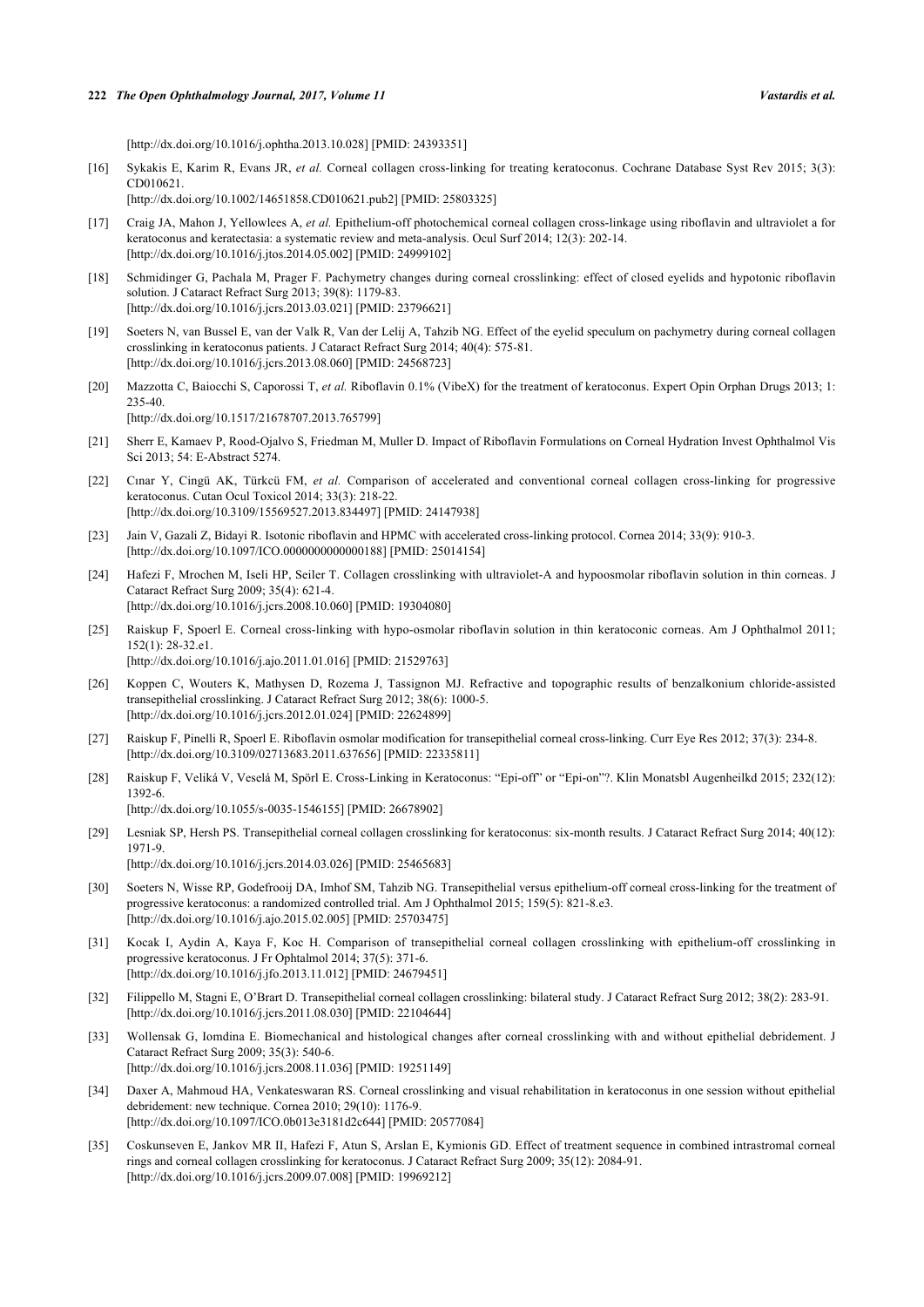- <span id="page-6-0"></span>[36] Daugimont L, Baron N, Vandermeulen G, *et al.* Hollow microneedle arrays for intradermal drug delivery and DNA electroporation. J Membr Biol 2010; 236(1): 117-25. [\[http://dx.doi.org/10.1007/s00232-010-9283-0\]](http://dx.doi.org/10.1007/s00232-010-9283-0) [PMID: [20652559](http://www.ncbi.nlm.nih.gov/pubmed/20652559)]
- <span id="page-6-1"></span>[37] Mastropasqua L, Lanzini M, Curcio C, *et al.* Structural modifications and tissue response after standard epi-off and iontophoretic corneal crosslinking with different irradiation procedures. Invest Ophthalmol Vis Sci 2014; 55(4): 2526-33. [\[http://dx.doi.org/10.1167/iovs.13-13363\]](http://dx.doi.org/10.1167/iovs.13-13363) [PMID: [24667859](http://www.ncbi.nlm.nih.gov/pubmed/24667859)]
- <span id="page-6-2"></span>[38] Bikbova G, Bikbov M. Transepithelial corneal collagen cross-linking by iontophoresis of riboflavin. Acta Ophthalmol 2014; 92(1): e30-4. [\[http://dx.doi.org/10.1111/aos.12235](http://dx.doi.org/10.1111/aos.12235)] [PMID: [23848196](http://www.ncbi.nlm.nih.gov/pubmed/23848196)]
- <span id="page-6-3"></span>[39] Gaudana R, Ananthula HK, Parenky A, Mitra AK. Ocular drug delivery. AAPS J 2010; 12(3): 348-60. [\[http://dx.doi.org/10.1208/s12248-010-9183-3\]](http://dx.doi.org/10.1208/s12248-010-9183-3) [PMID: [20437123](http://www.ncbi.nlm.nih.gov/pubmed/20437123)]
- <span id="page-6-4"></span>[40] Yasukawa T, Ogura Y, Tabata Y, Kimura H, Wiedemann P, Honda Y. Drug delivery systems for vitreoretinal diseases. Prog Retin Eye Res 2004; 23(3): 253-81. [\[http://dx.doi.org/10.1016/j.preteyeres.2004.02.003\]](http://dx.doi.org/10.1016/j.preteyeres.2004.02.003) [PMID: [15177203](http://www.ncbi.nlm.nih.gov/pubmed/15177203)]
- <span id="page-6-5"></span>[41] Bunsen R, Roscoe HE. Photochemische untersuchungen. poggendorffs annalen 1855; 96: 373-94.
- <span id="page-6-6"></span>[42] Wernli J, Schumacher S, Spoerl E, Mrochen M. The efficacy of corneal cross-linking shows a sudden decrease with very high intensity UV light and short treatment time. Invest Ophthalmol Vis Sci 2013; 54(2): 1176-80. [\[http://dx.doi.org/10.1167/iovs.12-11409\]](http://dx.doi.org/10.1167/iovs.12-11409) [PMID: [23299484](http://www.ncbi.nlm.nih.gov/pubmed/23299484)]
- <span id="page-6-8"></span>[43] Kanellopoulos AJ. Long term results of a prospective randomized bilateral eye comparison trial of higher fluence, shorter duration ultraviolet A radiation, and riboflavin collagen cross linking for progressive keratoconus. Clin Ophthalmol 2012; 6: 97-101. [\[http://dx.doi.org/10.2147/OPTH.S27170](http://dx.doi.org/10.2147/OPTH.S27170)] [PMID: [22275813\]](http://www.ncbi.nlm.nih.gov/pubmed/22275813)
- <span id="page-6-9"></span>[44] Gatzioufas Z, Richoz O, Brugnoli E, Hafezi F. Safety profile of high-fluence corneal collagen cross-linking for progressive keratoconus: preliminary results from a prospective cohort study. J Refract Surg 2013; 29(12): 846-8. [\[http://dx.doi.org/10.3928/1081597X-20131023-03\]](http://dx.doi.org/10.3928/1081597X-20131023-03) [PMID: [24168788](http://www.ncbi.nlm.nih.gov/pubmed/24168788)]
- <span id="page-6-10"></span>[45] Richoz O, Tabibian D, Hammer A, Majo F, Nicolas M, Hafezi F. The effect of standard and high-fluence corneal cross-linking (CXL) on cornea and limbus. Invest Ophthalmol Vis Sci 2014; 55(9): 5783-7. [\[http://dx.doi.org/10.1167/iovs.14-14695\]](http://dx.doi.org/10.1167/iovs.14-14695) [PMID: [25052995](http://www.ncbi.nlm.nih.gov/pubmed/25052995)]
- <span id="page-6-11"></span>[46] Beshtawi IM, Akhtar R, Hillarby MC, *et al.* Biomechanical properties of human corneas following low- and high-intensity collagen crosslinking determined with scanning acoustic microscopy. Invest Ophthalmol Vis Sci 2013; 54(8): 5273-80. [\[http://dx.doi.org/10.1167/iovs.13-12576\]](http://dx.doi.org/10.1167/iovs.13-12576) [PMID: [23847309](http://www.ncbi.nlm.nih.gov/pubmed/23847309)]
- <span id="page-6-7"></span>[47] Beshtawi IM, Akhtar R, Hillarby MC, *et al.* Biomechanical Changes of Collagen Cross-Linking on Human Keratoconic Corneas Using Scanning Acoustic Microscopy. Curr Eye Res 2015; 19: 1-7. [\[http://dx.doi.org/10.3109/02713683.2015.1042545\]](http://dx.doi.org/10.3109/02713683.2015.1042545) [PMID: [26126127](http://www.ncbi.nlm.nih.gov/pubmed/26126127)]
- <span id="page-6-12"></span>[48] Kamaev P, Friedman MD, Sherr E, Muller D. Photochemical kinetics of corneal cross-linking with riboflavin. Invest Ophthalmol Vis Sci 2012; 53(4): 2360-7. [\[http://dx.doi.org/10.1167/iovs.11-9385\]](http://dx.doi.org/10.1167/iovs.11-9385) [PMID: [22427580](http://www.ncbi.nlm.nih.gov/pubmed/22427580)]
- <span id="page-6-13"></span>[49] Hammer A, Richoz O, Arba Mosquera S, Tabibian D, Hoogewoud F, Hafezi F. Corneal biomechanical properties at different corneal crosslinking (CXL) irradiances. Invest Ophthalmol Vis Sci 2014; 55(5): 2881-4. [\[http://dx.doi.org/10.1167/iovs.13-13748\]](http://dx.doi.org/10.1167/iovs.13-13748) [PMID: [24677109](http://www.ncbi.nlm.nih.gov/pubmed/24677109)]
- <span id="page-6-14"></span>[50] Herekar SV. Method for equi-dosed time fractionated pulsed UVA irradiation of collagen/riboflavin mixtures for ocular structural augmentation. US patent US2009/0149923A1. 20090149923
- <span id="page-6-15"></span>[51] Mazzotta C, Traversi C, Paradiso AL, Latronico ME, Rechichi M. Pulsed Light Accelerated Crosslinking versus Continuous Light Accelerated Crosslinking. One-Year Results J Ophthalmol 2014; 2014: 604731. [\[http://dx.doi.org/10.1155/2014/604731](http://dx.doi.org/10.1155/2014/604731)]
- <span id="page-6-16"></span>[52] Mazzotta C, Traversi C, Caragiuli S, Rechichi M. Pulsed vs continuous light accelerated corneal collagen crosslinking: *in vivo* qualitative investigation by confocal microscopy and corneal OCT. Eye 2014; 28(10): 1179-83. [\[http://dx.doi.org/10.1038/eye.2014.163\]](http://dx.doi.org/10.1038/eye.2014.163) [PMID: [25060847](http://www.ncbi.nlm.nih.gov/pubmed/25060847)]
- <span id="page-6-17"></span>[53] Kanellopoulos AJ, Asimellis G. Keratoconus management: long-term stability of topography-guided normalization combined with highfluence CXL stabilization (the Athens Protocol). J Refract Surg 2014; 30(2): 88-93. [\[http://dx.doi.org/10.3928/1081597X-20140120-03\]](http://dx.doi.org/10.3928/1081597X-20140120-03) [PMID: [24763473](http://www.ncbi.nlm.nih.gov/pubmed/24763473)]
- <span id="page-6-18"></span>[54] Kanellopoulos AJ, Asimellis G. Novel placido-derived topography-guided excimer corneal normalization with cyclorotation adjustment: enhanced athens protocol for keratoconus. J Refract Surg 2015; 31(11): 768-73. [\[http://dx.doi.org/10.3928/1081597X-20151021-06\]](http://dx.doi.org/10.3928/1081597X-20151021-06) [PMID: [26544565](http://www.ncbi.nlm.nih.gov/pubmed/26544565)]
- <span id="page-6-19"></span>[55] Kymionis GD, Grentzelos MA, Kankariya VP, *et al.* Long-term results of combined transepithelial phototherapeutic keratectomy and corneal collagen crosslinking for keratoconus: Cretan protocol. J Cataract Refract Surg 2014; 40(9): 1439-45. [\[http://dx.doi.org/10.1016/j.jcrs.2014.01.040\]](http://dx.doi.org/10.1016/j.jcrs.2014.01.040) [PMID: [25135535](http://www.ncbi.nlm.nih.gov/pubmed/25135535)]
- <span id="page-6-20"></span>[56] Kymionis GD, Grentzelos MA, Liakopoulos DA, *et al.* Long-term follow-up of corneal collagen cross-linking for keratoconus the Cretan study. Cornea 2014; 33(10): 1071-9.